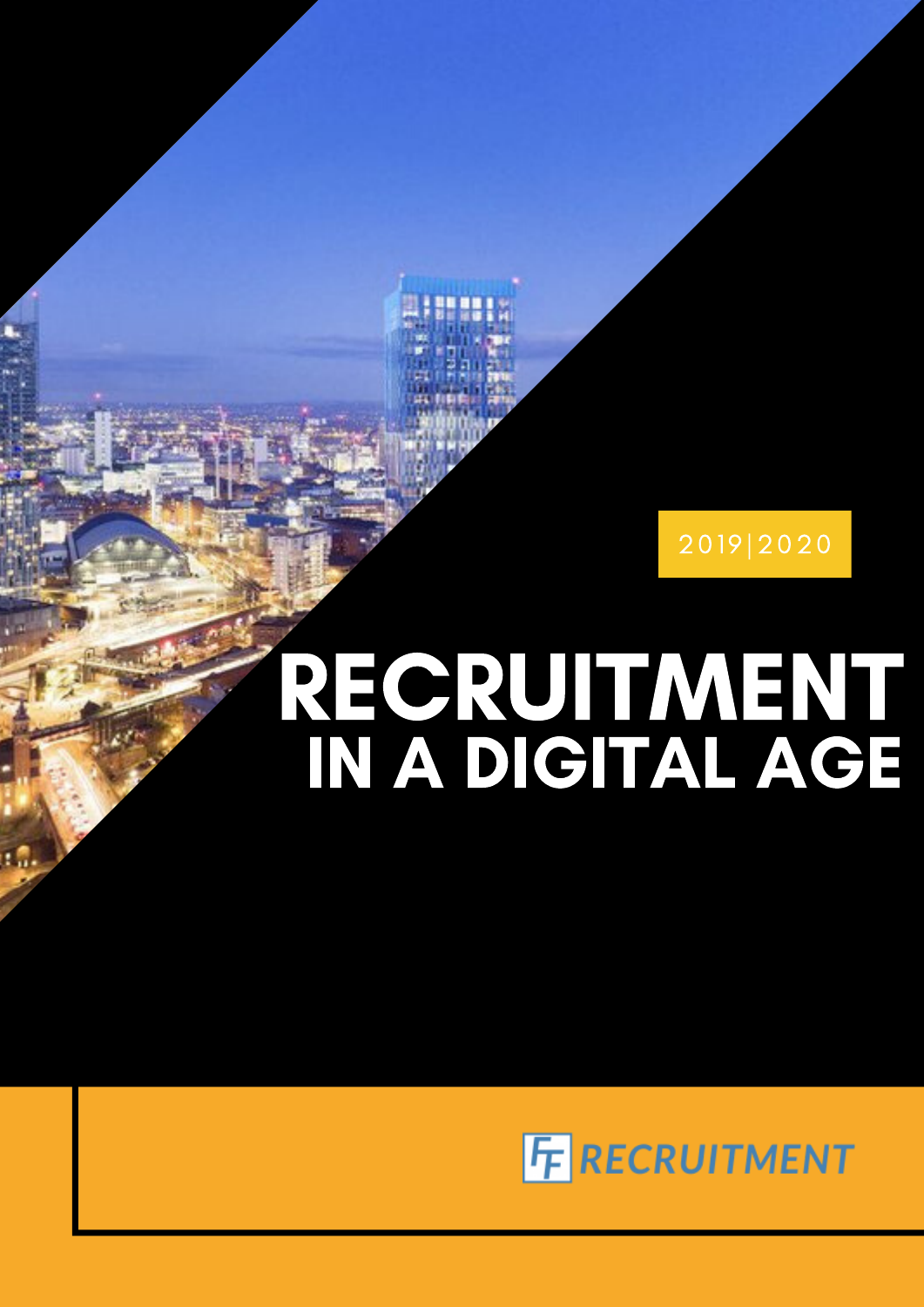### YOUR HIRING REQUIREMENT IS OUR STRATEGY

Great vision without great people is irrelevant

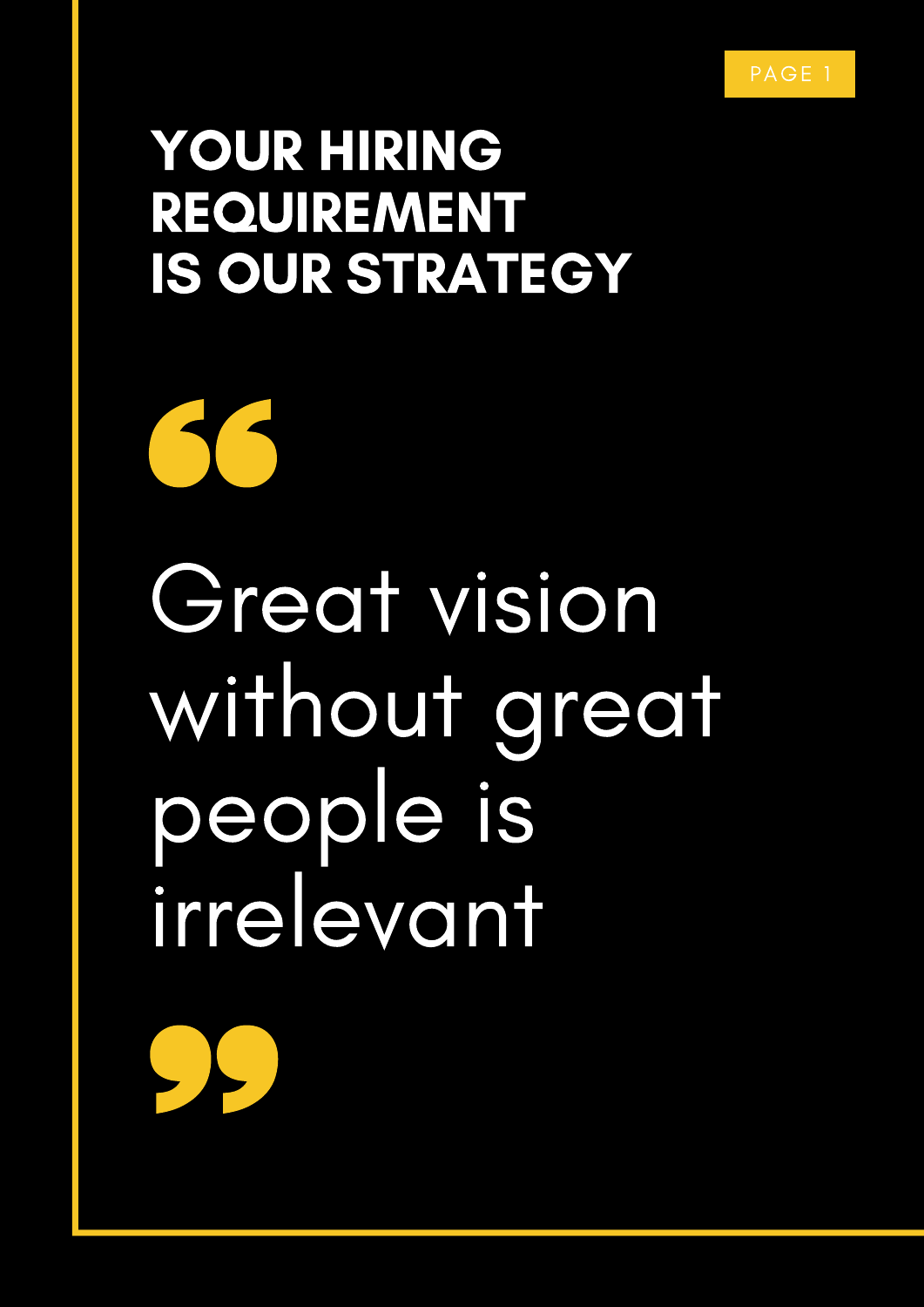## CONTENTS

| The UK Workforce Is<br>Changing Rapidly | $\overline{5}$ |
|-----------------------------------------|----------------|
| Digital Skills Gap                      | 4              |
| Talent Pool                             | 5              |
| Qualified In                            | 6              |
| How We Work                             | 8              |
| The Next Steps                          | 10             |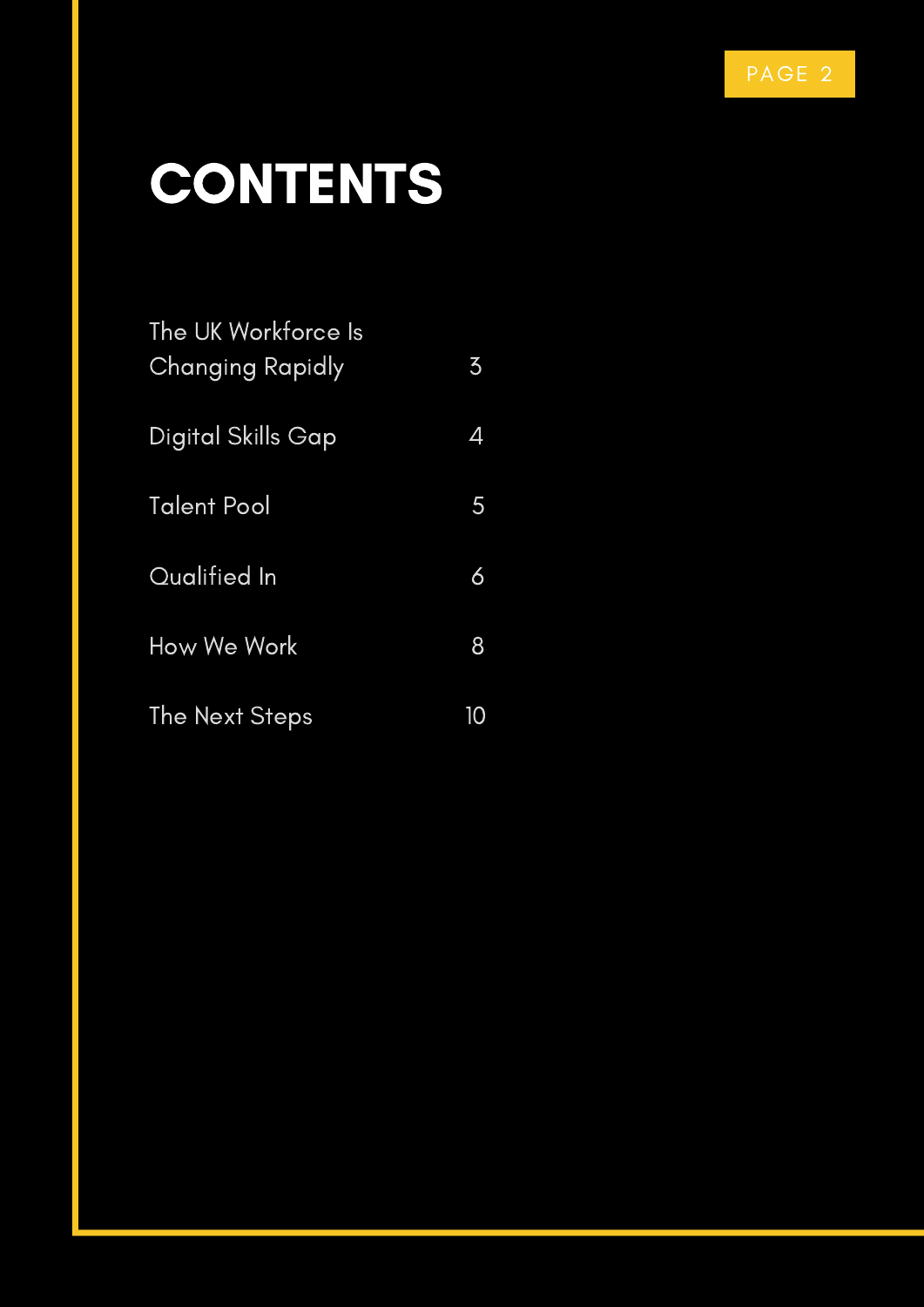## THE UK WORKFORCE IS CHANGING RAPIDLY

In the next 5 years those born from 1995 will make up around 58% of the workforce. This generation of worker is very different than previous. Known as 'GenZ' this generation is interested in "future-proof" jobs, those focused on digital, as well as job stability.

They are true digital natives, creative and experimental in nature. GenZ represent a real opportunity for businesses to tap into this digital talent.

Our talent pools extend beyond that of GenZ. We also have Millennials and GenX that have completed an Apprenticeship in a digital subject.

Having a qualification and knowing something, is simply not enough today, without the proven ability to demonstrate its application, in practice.

Nothing becomes real until it is experienced. Some things cannot be taught, they must simply be experienced.

> ON AVERAGE THERE ARE 1500 DIGITAL APPRENTICES QUALIFIED EVERY MONTH.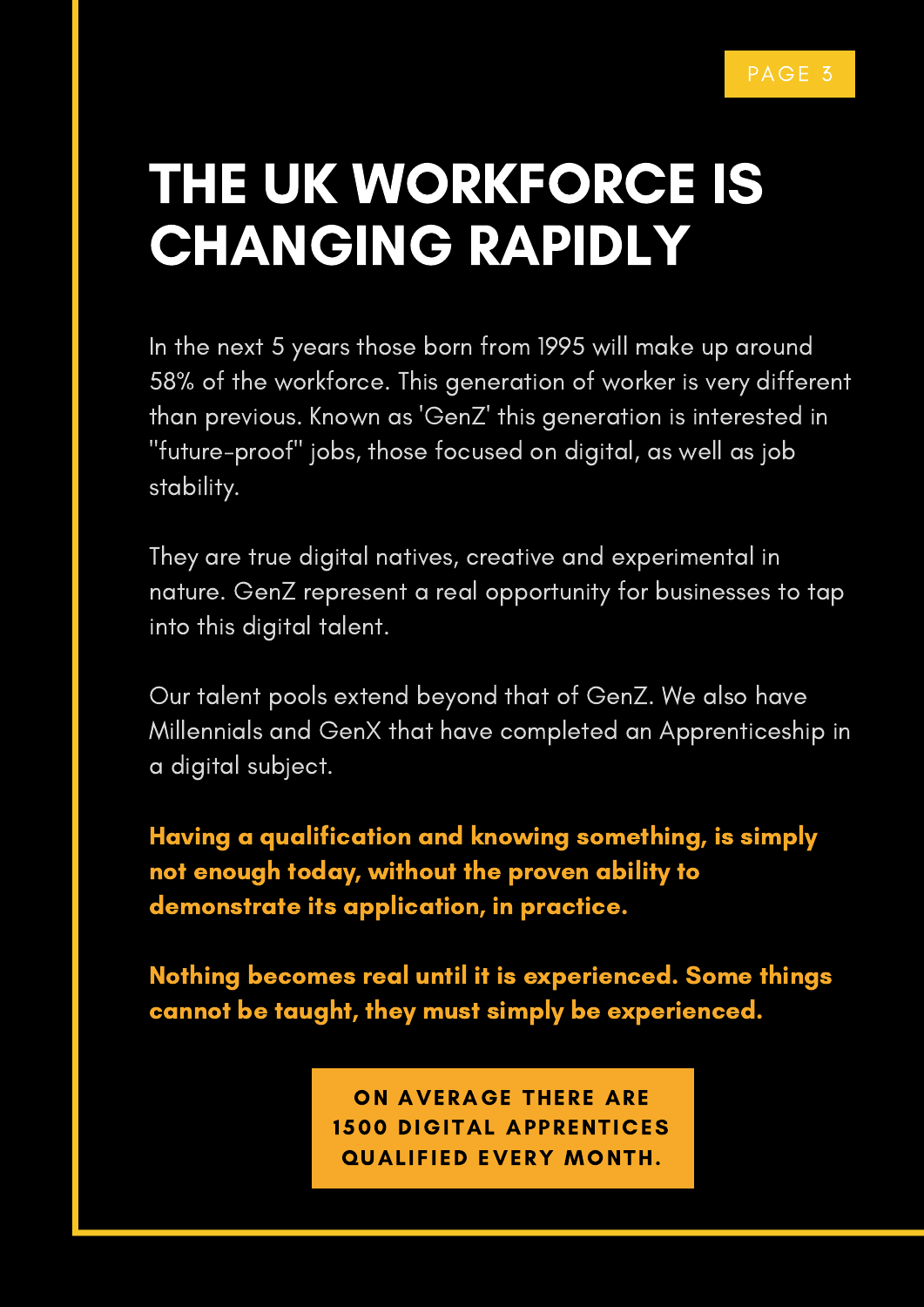#### DIGITAL SKILLS GAP

Digital skills are the ability to identify, select and operate one or multiple digital technologies to achieve a required outcome to better inform business in decision-making processes focused on sustainability and growth.

Finding people with the right digital skills is not easy.

In fact, the digital skills gap presents one of the biggest threats to UK business, as stated in the Skills Shortage Bulletin, 2018.\*

We understand the significant challenge that the digital skills gap poses and we are particularly aware of the shortage of quality digital skills across the digital and creative industries, which is now becoming more prevalent throughout a whole cross section of industries, with the legal sector being the most recent example.

As with all the specialist areas we provide talent for, we actively promote the need for continual development by providing the best of online learning resources to Applicants all year round. This continues even after successful placement with you, our Client, as part of the service. We will help you and your organisation stay relevant, competitive and ready for the digital future.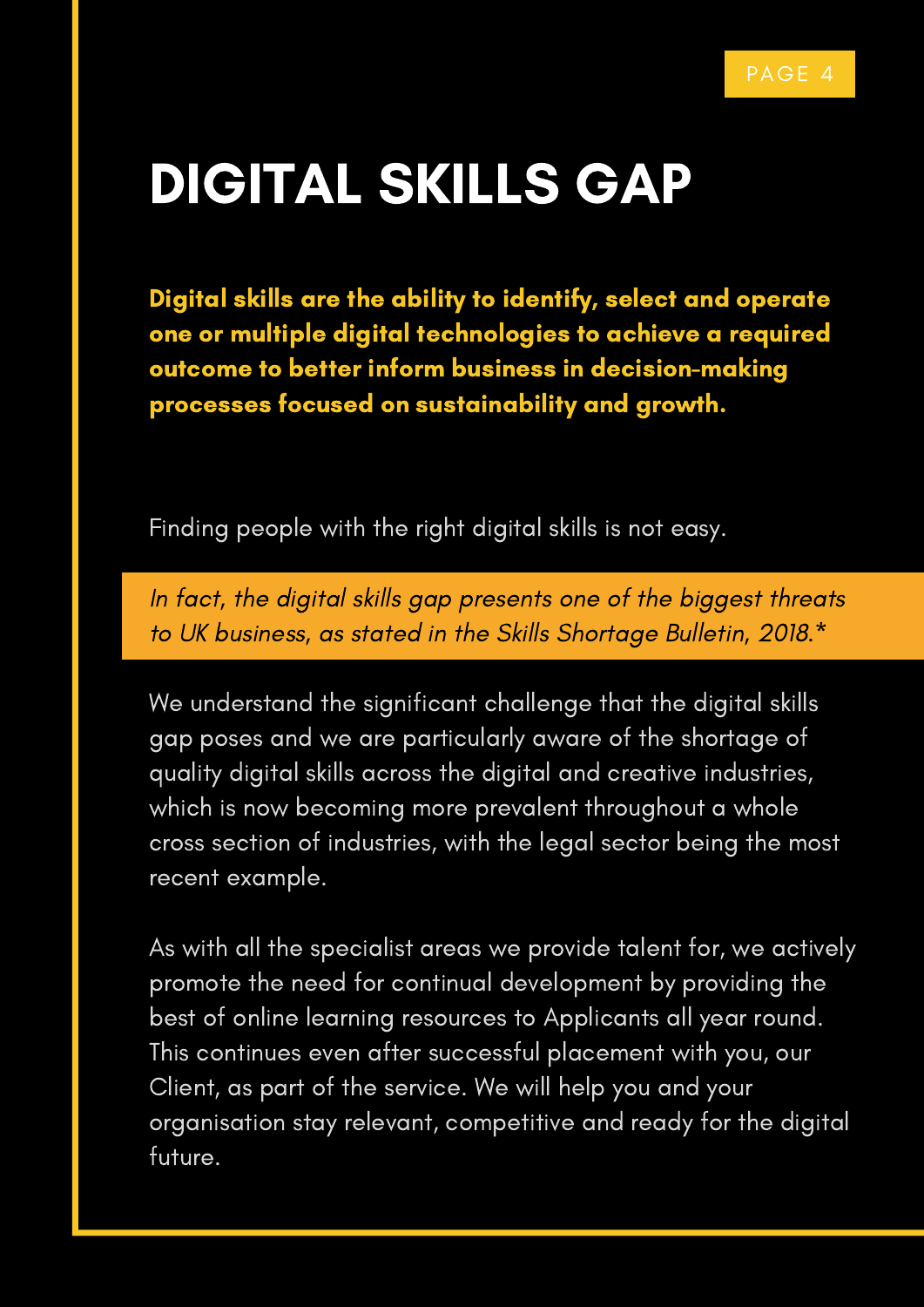## TALENT POOL

Full Focus Offers A Distinct, Unique Talent Pool.

Graduate Apprentices.

A graduate apprentice is someone that has completed and achieved a high level of academic and industry accreditation, combined with experience in the workplace. They have completed their Apprenticeship and are looking for their next career step.

> **APPRENTICE** GRADUATES

THE AVERAGE COST TO TRAIN AN APPRENTICE IN DIGITAL IS £28,000.

AVERAGING 4500 HOURS OF WORK BASED EXPERIENCE IN DIGITAL.

AVERAGING 600

**• HOURS OF PROJECT** WORK COMPLETED.

40 HOURS OF ASSESSMENTS AND

TESTS BY AWARDING BODIES.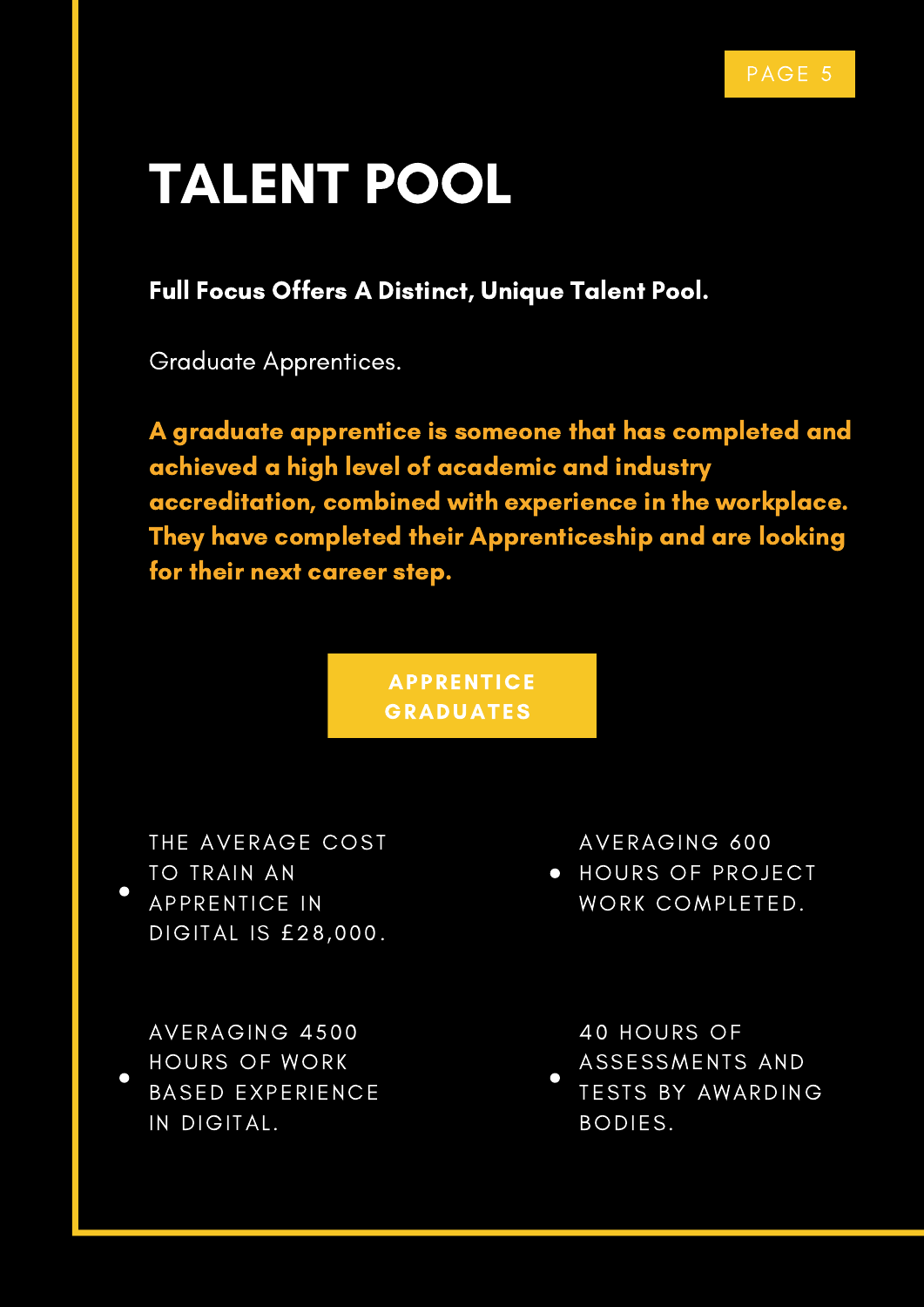## QUALIFIED IN

The level of detail that goes into training a Graduate Apprentice in digital SKILLS, KNOWLEDGE and COMPETENCIES is extremely rigorous.

Our talent pool specialises in:

- Digital Marketing  $\bullet$
- Information Technology
- Software Development
- Web Design
- Data Analyst
- Cyber Security

The value of qualifications, combined with experience is inestimable. After all, that is exactly what employers are looking for.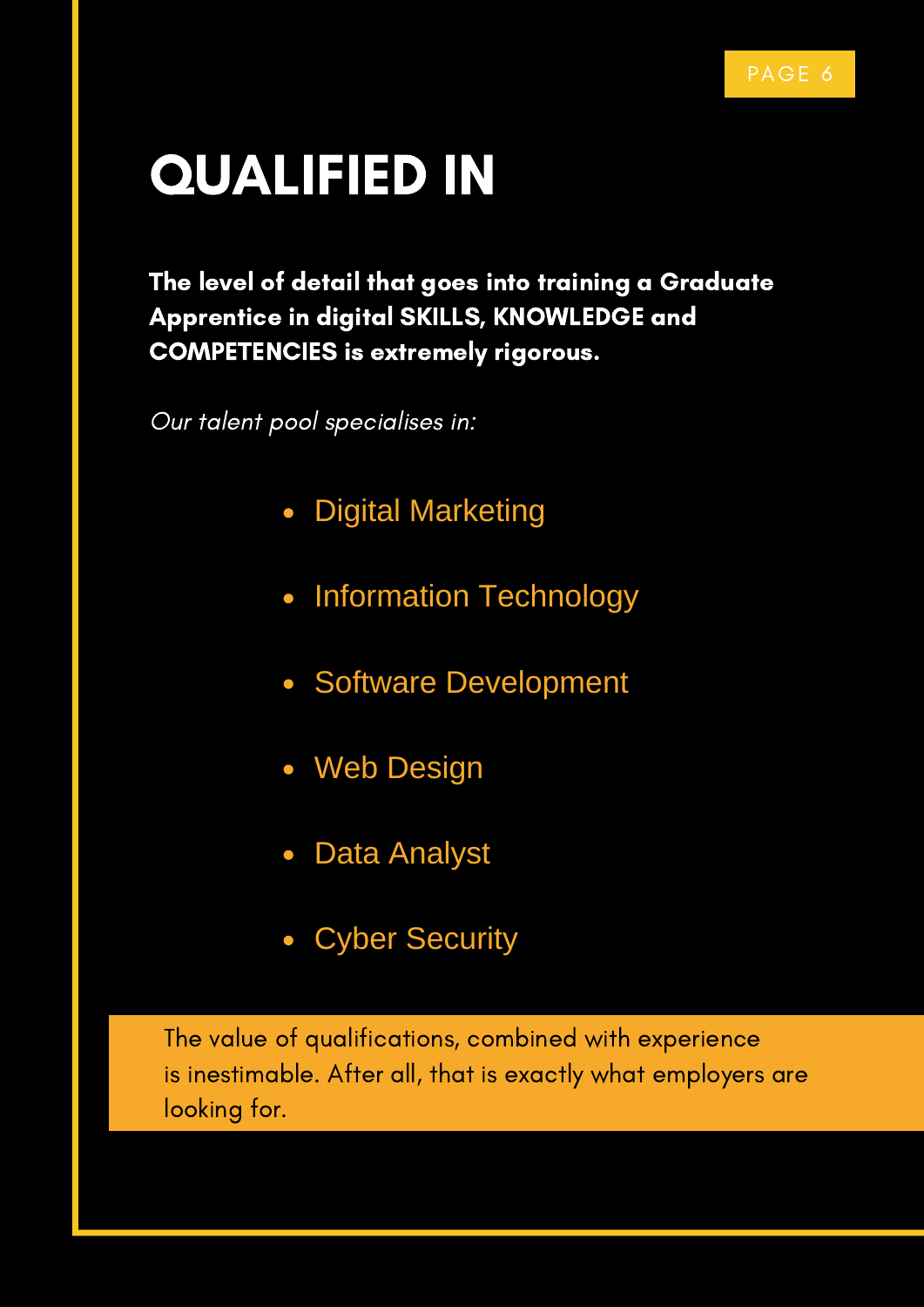

The above data demonstrates the assuredness of hiring a Graduate Apprentice. The distinct skills advantage your organisation will gain from hiring Graduate Apprentice talent is clear.

"A mere 1% of the high-ranking personnel believe apprentices employed by them have a scarcity when it comes their digital prowess". \*\*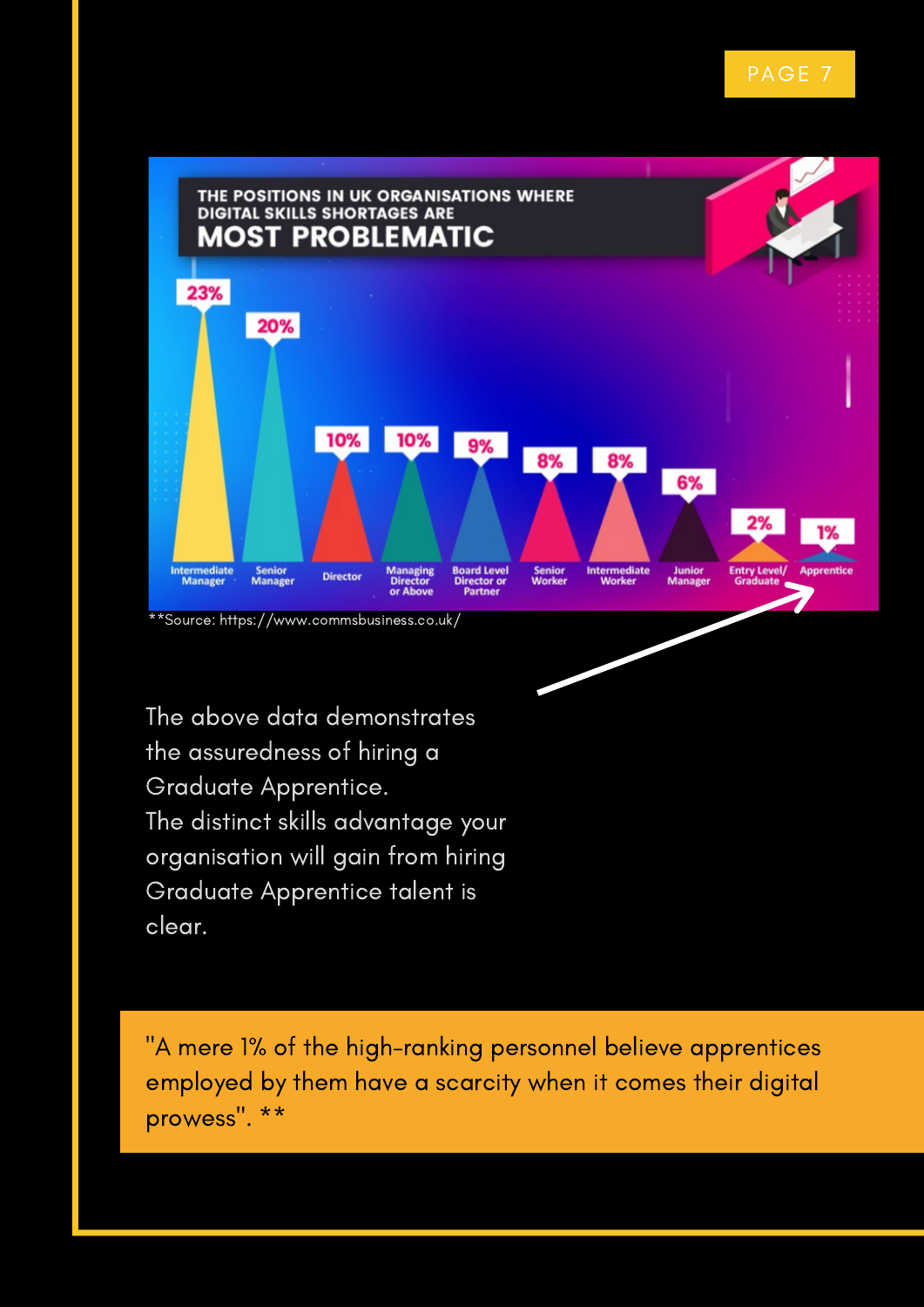## HOW WE WORK TOGETHER

Our service to you includes spending time taking your brief, understanding what you're looking for, and how to sell your Company to our Graduate Apprentice talent pool. In particular, we ensure the correct interpretation of the role, job description, and person specification.

We then review potential Applicants and provide a resume of their suitability, having evaluated their CVs, qualifications and experience, employment history, achievements, current employment status, personal attributes and suitability for the role applied for.

You can be confident of the calibre of Applicant we offer for shortlisting and interview.

The importance of building long-term relationships with both our Clients and Applicants and helping to achieve business and career goals, is at the heart of everything we do.